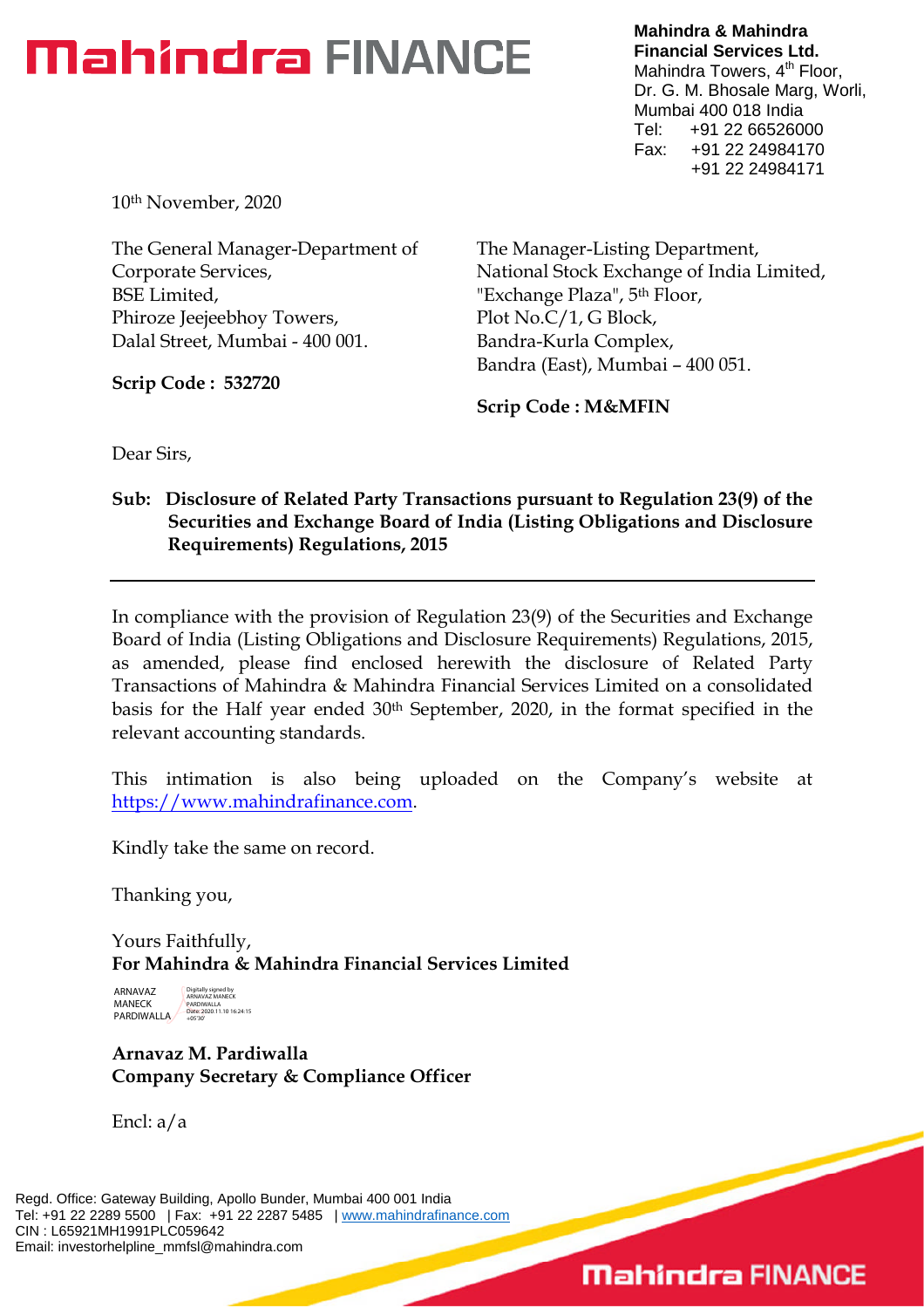#### **Consolidated disclosure of related party transactions and balances for the half year ended 30th September, 2020**

#### **a) Transactions with related parties are as follows:**

|                                                          |                                   |                                                                      |                                                                                                               |                                                     | Rs. in lakhs                                                 |
|----------------------------------------------------------|-----------------------------------|----------------------------------------------------------------------|---------------------------------------------------------------------------------------------------------------|-----------------------------------------------------|--------------------------------------------------------------|
| Particulars                                              | Holding<br>Company                | Fellow<br>Subsidiaries/<br>Associate of<br>Holding<br>Company        | Joint Ventures/<br>Associate<br>Companies                                                                     | Key<br>Management<br>Personnel                      | <b>Relatives of</b><br><b>Key</b><br>Management<br>Personnel |
| Nature of transaction                                    | Mahindra &<br>Mahindra<br>Limited | Subsidiaries /<br>Associates of<br>Mahindra &<br>Mahindra<br>Limited | Joint Ventures<br>and Associate<br>Companies of<br>Mahindra &<br>Mahindra<br>Financial<br>Services<br>Limited | Managing<br>Director, CFO<br>and other<br>Directors | Relatives of<br><b>KMPs</b>                                  |
| Subvention income<br>Loan income                         | 751.86                            | 13.80                                                                |                                                                                                               |                                                     |                                                              |
| Lease rental income                                      | 536.71                            |                                                                      |                                                                                                               |                                                     |                                                              |
| Interest Income<br>Income from sharing                   | 35.91                             |                                                                      |                                                                                                               |                                                     |                                                              |
| services                                                 | 13.57                             | 235.40                                                               | 12.33                                                                                                         |                                                     | 15.39                                                        |
| Interest expense<br>Other expenses<br>Reimbursement from | 1,813.05<br>1,201.97              | 2,071.46<br>998.89                                                   | 205.20                                                                                                        | 14.36                                               |                                                              |
| parties<br>Reimbursement to                              | 116.27                            | 73.41                                                                | 19.84                                                                                                         |                                                     |                                                              |
| parties<br>Remuneration<br>Sitting fees and              |                                   | 76.92                                                                |                                                                                                               | 854.46                                              |                                                              |
| commission<br>Purchase of fixed                          |                                   |                                                                      |                                                                                                               | 27.50                                               |                                                              |
| assets<br>Fixed deposits taken                           | 24.04                             | 180.00                                                               |                                                                                                               |                                                     |                                                              |
| Fixed deposits<br>matured<br>Inter corporate             |                                   | 80.00                                                                |                                                                                                               | 22.00                                               | 27.66                                                        |
| deposits taken<br>Inter corporate<br>deposits repaid /   |                                   | 69,000.00                                                            |                                                                                                               |                                                     |                                                              |
| matured<br>Issue of Share Capital<br>(incl Securities    | 5,000.00                          | 1,500.00                                                             |                                                                                                               |                                                     |                                                              |
| premium)                                                 | 1,64,096.16                       |                                                                      |                                                                                                               |                                                     |                                                              |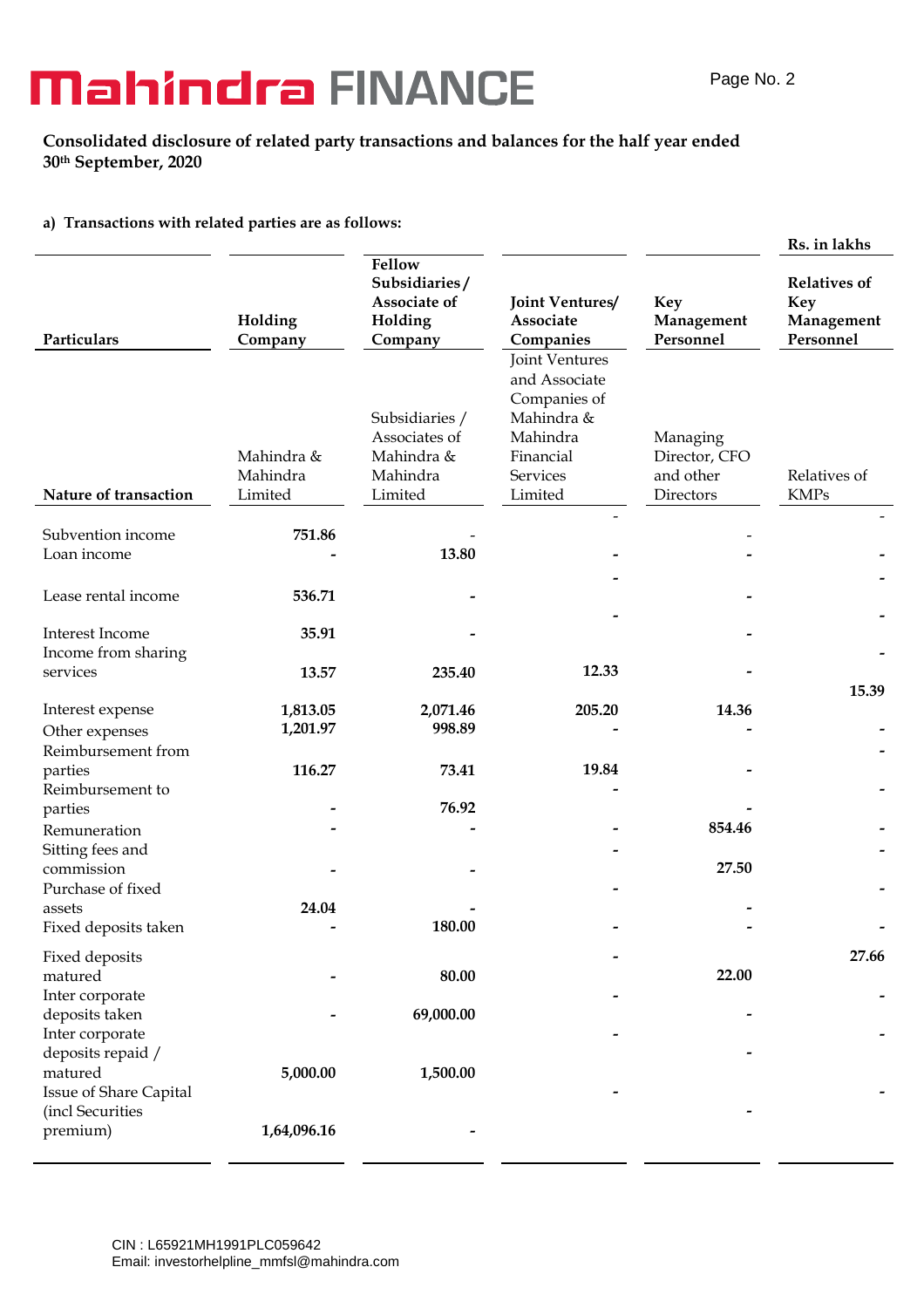#### **b) Balances as at end of the year:**

|                                                                                                          |                                   |                                                                      |                                                                                                                      |                                                     | Rs. in lakhs                                                 |
|----------------------------------------------------------------------------------------------------------|-----------------------------------|----------------------------------------------------------------------|----------------------------------------------------------------------------------------------------------------------|-----------------------------------------------------|--------------------------------------------------------------|
| Particulars                                                                                              | Holding<br>Company                | Fellow<br>Subsidiaries/<br>Associate of<br>Holding<br>Company        | Joint Ventures/<br>Associate<br>Companies                                                                            | <b>Key</b><br>Management<br>Personnel               | <b>Relatives of</b><br><b>Key</b><br>Management<br>Personnel |
| Nature of transaction                                                                                    | Mahindra &<br>Mahindra<br>Limited | Subsidiaries /<br>Associates of<br>Mahindra &<br>Mahindra<br>Limited | Joint Ventures<br>and Associate<br>Companies of<br>Mahindra &<br>Mahindra<br>Financial<br><b>Services</b><br>Limited | Managing<br>Director, CFO<br>and other<br>Directors | Relatives of<br><b>KMPs</b>                                  |
| Receivables                                                                                              |                                   | 84.52                                                                | 22.42                                                                                                                |                                                     |                                                              |
| Loan given<br>(including interest<br>accrued but not due)<br>Inter corporate<br>deposits given           |                                   | 334.33                                                               |                                                                                                                      |                                                     |                                                              |
| (including interest<br>accrued but not due)                                                              |                                   | 1,120.68                                                             |                                                                                                                      |                                                     |                                                              |
| Investments<br>Subordinate debt<br>held (including                                                       |                                   | 951.00                                                               | 45,034.41                                                                                                            |                                                     |                                                              |
| interest accrued but<br>not due)<br>Secured Non<br>Convertible<br>Debentures held<br>(including interest |                                   |                                                                      | 4,930.34                                                                                                             |                                                     |                                                              |
| accrued but not due)                                                                                     | 21,006.04                         | 16,631.70                                                            |                                                                                                                      |                                                     |                                                              |
| Payables<br>Inter corporate<br>deposits taken<br>(including interest                                     | 122.33                            | 835.62                                                               |                                                                                                                      |                                                     |                                                              |
| accrued but not due)<br>Fixed deposits<br>(including interest                                            | 10,543.98                         | 70,602.18                                                            |                                                                                                                      |                                                     |                                                              |
| accrued but not due)                                                                                     |                                   | 1,992.55                                                             |                                                                                                                      | 362.60                                              | 354.02                                                       |

Note:- Transactions and balances with its own subsidiaries are eliminated on consolidation.

**For Mahindra & Mahindra Financial Services Limited**

ARNAVAZ MANECK PARDIWALLA Digitally signed by ARNAVAZ MANECK PARDIWALLA Date: 2020.11.10 16:24:45 +05'30'

### **Arnavaz M. Pardiwalla Company Secretary & Compliance Officer**

CIN : L65921MH1991PLC059642 Email: investorhelpline\_mmfsl@mahindra.com